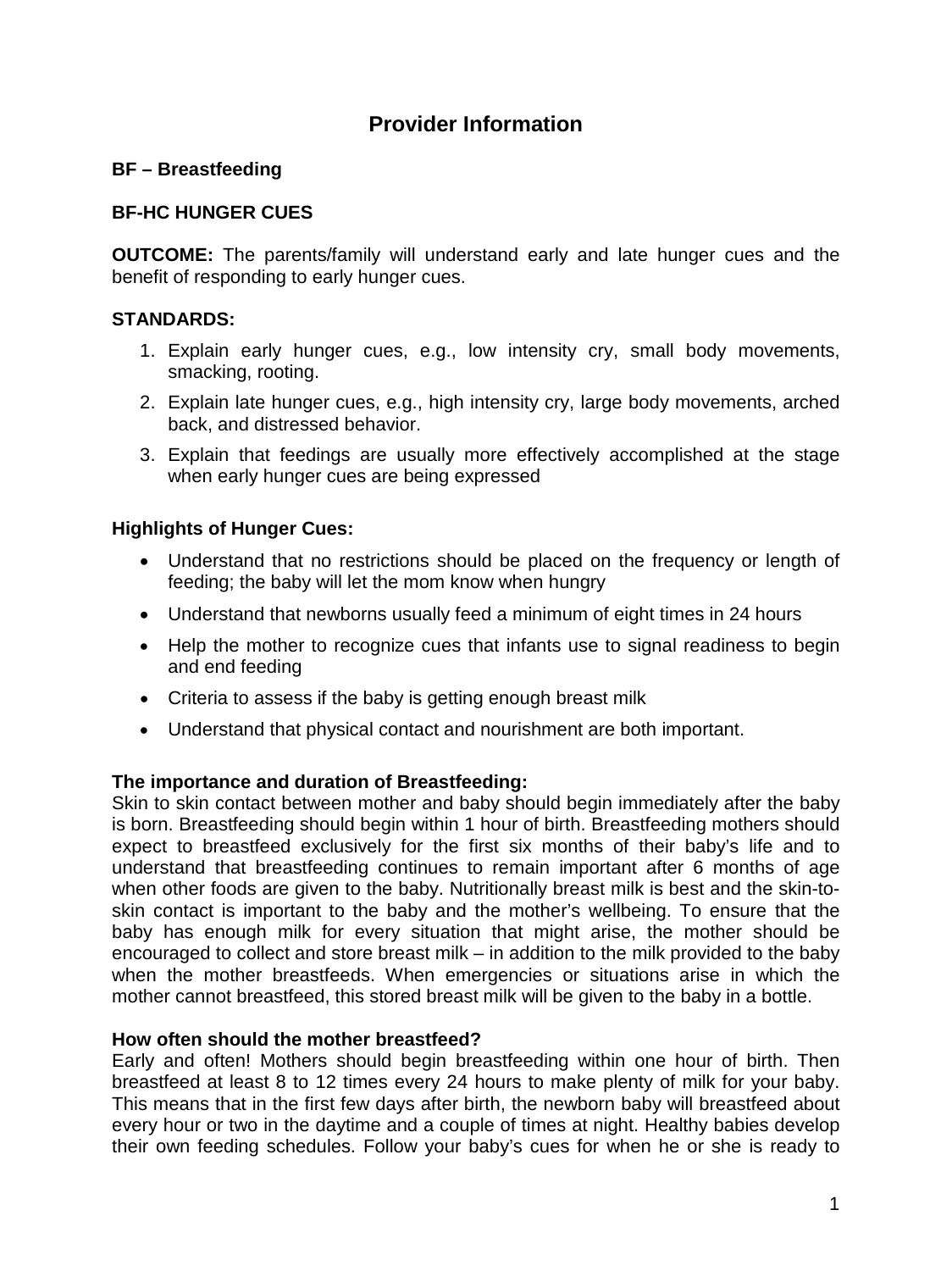eat. No restrictions should be placed on the frequency or length of feeding; the baby will let the mom know when hungry,

### **How long should feedings be?**

Feedings may be 15 to 20 minutes or longer per breast. But there is no set time. Your baby will let you know when he or she is finished. If you are worried that your baby is not eating enough, talk to your baby's doctor.

### **Learn your baby's hunger signs.**

- When babies are hungry, they become more alert and active.
- They may put their hands or fists to their mouths, make sucking motions with their mouth, or turn their heads looking for the breast.
- If anything touches the baby's cheek  $-$  such as a hand  $-$  the baby may turn toward the hand, ready to eat.
- This sign of hunger is called rooting. Offer your breast when your baby shows rooting signs.
- Crying can be a late sign of hunger, and it may be harder to latch once the baby is upset.
- Over time, you will be able to learn your baby's cues for when to start feeding.

#### **Follow your baby's lead.**

Make sure you are both comfortable and follow your baby's lead after he or she is latched on well. Some babies take both breasts at each feeding. Other babies only take one breast at a feeding. Help your baby finish the first breast, as long as he or she is still sucking and swallowing. This will ensure the baby gets the "hind" milk – the fattier milk at the end of a feeding. Your baby will let go of the breast when he or she is finished and often falls asleep. Offer the other breast if he or she seems to want more.

#### **Keep your baby close to you.**

Remember that your baby is not used to this new world and needs to be held very close to his or her mother. Being skin-to-skin helps babies cry less and stabilizes the baby's heart and breathing rates.

#### **Avoid nipple confusion.**

Do not use pacifiers, bottles, and supplements of infant formula in the first few weeks unless there is a medical reason to do so. If supplementation is needed, try to give expressed breast milk first. But it is best just to feed at the breast. This will help you make milk and keep your baby from getting confused while learning to breastfeed.

#### **Sleep safely and close by.**

Have your baby sleep in a crib or bassinet in your room so that you can breastfeed more easily at night.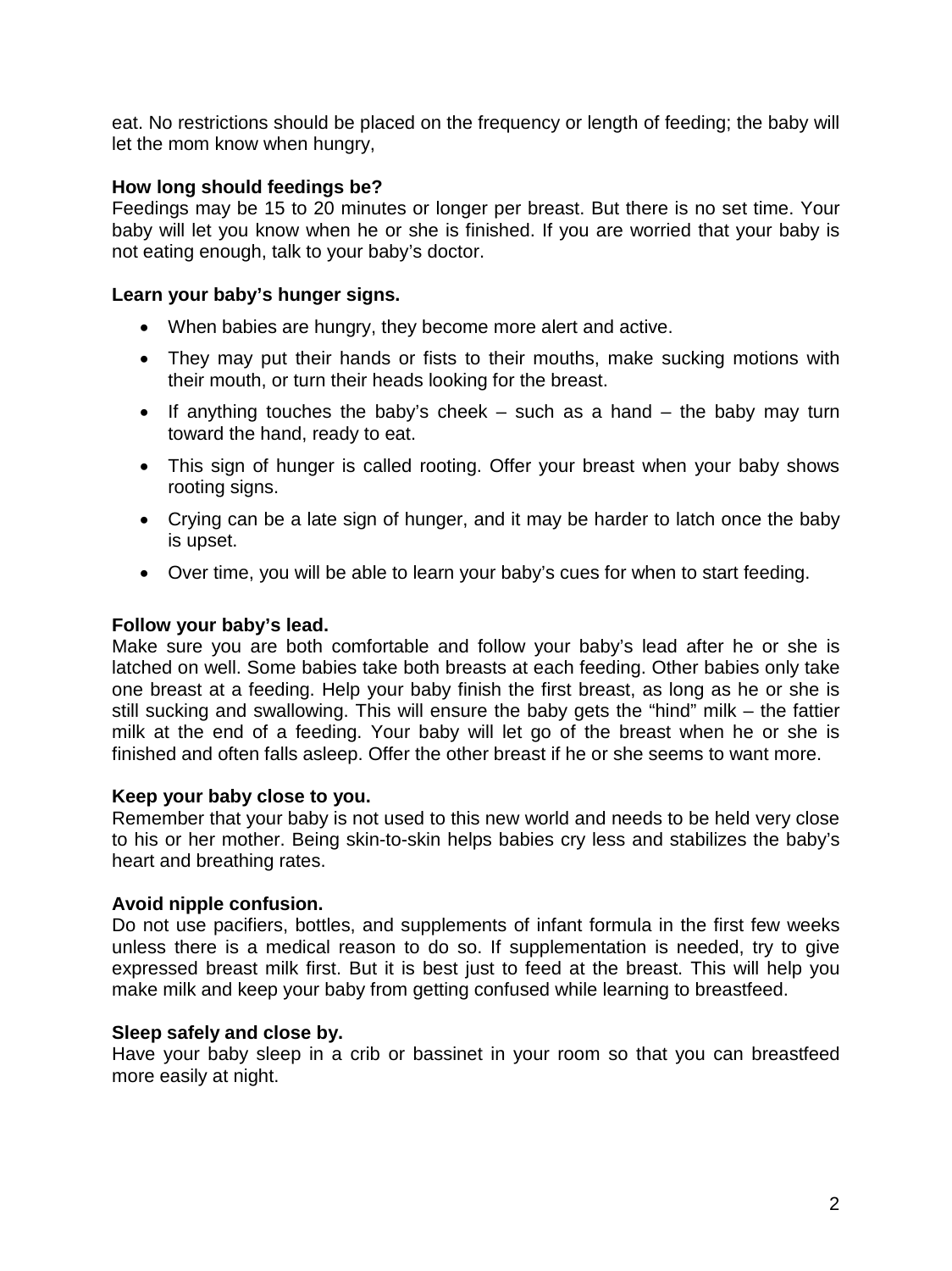### **Know when to wake the baby.**

In the early weeks after birth, you should wake your baby to feed if 4 hours have passed since the beginning of the last feeding. Some tips for waking the baby include:

- Changing your baby's diaper
- Placing your baby skin to skin
- Massaging your baby's back, abdomen, and legs

If your baby is falling asleep at the breast during most feedings, talk to the baby's doctor about a weight check.

### **How to Know Your Baby Is Getting Enough Milk**

Many babies, but not all, lose a small amount of weight in the first days after birth. Your baby's doctor will check his or her weight at your first visit after you leave the hospital. Make sure to visit your baby's doctor within three to five days after birth and then again at two to three weeks of age for checkups.

You can tell if your baby is getting plenty of milk if he or she is mostly content and gaining weight steadily after the first week of age. From birth to three months, typical weight gain is 2/3 to 1 ounce each day.

Other signs that your baby is getting plenty of milk:

- He or she is passing enough clear or pale yellow urine, and it is not deep yellow or orange.
- He or she has enough bowel movements
- He or she switches between short sleeping periods and wakeful, alert periods.
- He or she is satisfied and content after feedings.
- Your breasts feel softer after you feed your baby.

#### **How much do babies typically eat?**

A newborn's tummy is very small, especially in the early days. Once breastfeeding is established, exclusively breastfed babies from 1 to 6 months of age take in between 19 and 30 ounces per day. If you breastfeed 8 times per day, the baby would eat around 3 ounces per feeding. Older babies will take less breast milk as other food is introduced. Every baby is different, though.

At birth, the baby's stomach can comfortably digest what would fit in a hazelnut (about 1-2 teaspoons). In the first week, the baby's stomach grows to hold about 2 ounces or what would fit in a walnut. Talk to your baby's doctor if you are worried that your baby is not eating enough.

#### **Does my baby need cereal or water?**

Your baby only needs breast milk for the first six months of life. Breast milk alone will provide all the nutrition your baby needs. Giving the baby cereal may cause your baby